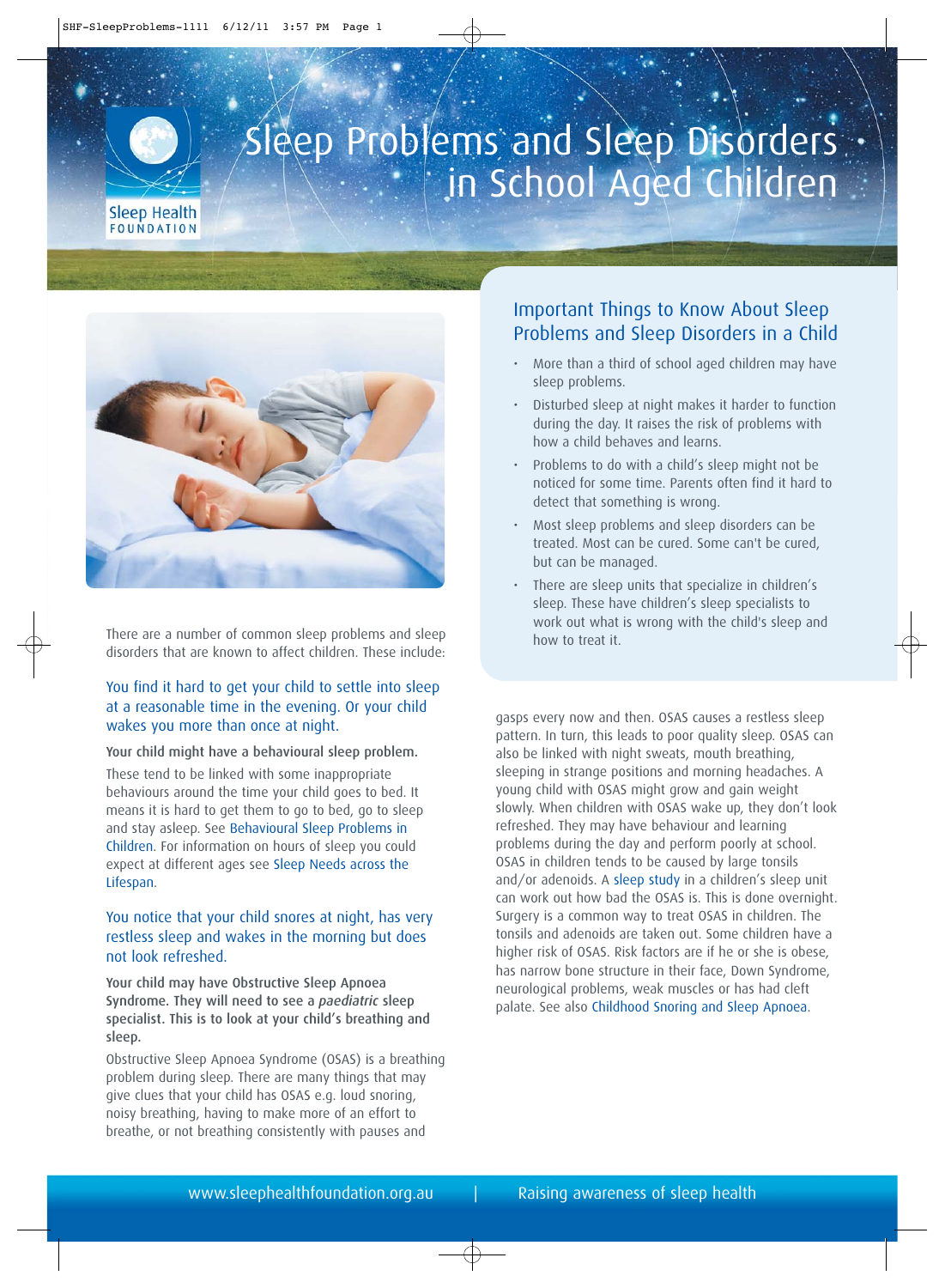## Your child finds it hard to settle into sleep. They complain that their legs don't feel comfortable. Or they have to move or get out of bed to walk around.

#### Your child may have Restless Legs Syndrome (RLS).

This is a movement disorder. It causes strange feelings in the legs. These come when the legs are at rest, or when your child is lying down ready for sleep. These feelings make the child want to move the legs or walk around. When they move their legs, they will feel better for a short time. But the feelings will come back after a short time. These tend to occur in the time before sleep. This means [RLS](http://sleephealthfoundation.org.au/pdfs/RLS and PLMS.pdf) can make it hard to get to sleep and stay asleep. It can make their sleep worse. This can lead to behaviour and learning problems during the day. A paediatric sleep specialist can tell if your child has RLS and if so how bad it is. They can then arrange to treat it, if your child needs it.

Your child moves frequently during sleep and wakes in the morning but does not look refreshed. This is even though they were in bed long enough to have enough sleep for their age. Your child is also having problems during the day with their behaviour and learning.

#### Your child may have periodic limb movements (PLMS) during sleep.

These are when your child moves a body part during sleep. It is most common in the legs. The limb moves or jerks over and over, then stays still for a time. After a while, the limb starts moving again. This can disturb their sleep. They might wake up at night. This can cause daytime problems with behaviour, learning and sleepiness. A paediatric sleep specialist needs to look at your child to be sure if they hav[e PLMS](http://sleephealthfoundation.org.au/pdfs/PLMS.pdf) or not. They will need to do an overnight sleep study. The [sleep study](http://sleephealthfoundation.org.au/pdfs/Sleep%20Study.pdf) can see how much of an impact the PLMS is having on sleep as well. There are a number of ways to treat PLMS e.g. iron supplements, exercise and / or medications. PLMS may occur together with [Restless Legs Syndrome.](http://sleephealthfoundation.org.au/pdfs/Restless-Legs.pdf)

## Your child wakes up all of a sudden at night. They look anxious or in distress. You may have seen them moving their arms and legs over and over. Or they may sleep in a strange position. At night, they might go stiff or call out.

#### This may be due to a parasomnia.

Parasomnias are a group of night time sleep problems. They are most common from 2 to 8 years of age. Common types are [sleep terrors,](http://sleephealthfoundation.org.au/pdfs/sleep%20terrors.pdf) confusional arousals, [sleep walking, s](http://sleephealthfoundation.org.au/pdfs/sleepwalking.pdf)leep talking and [nightmares.](http://sleephealthfoundation.org.au/pdfs/nightmares.pdf) Risk factors include if the child doesn't get enough sleep or feels stressed. It can also run in families: a child has a higher risk if a parent had a parasomnia as a child. Parasomnias are usually thought of as normal in children. They do not normally need treatment, except if they are frequent or there is a risk that the child might hurt themselves. Parents should find out about these parasomnias. They should learn how to help their child during and after one. See [Sleep Terrors,](http://sleephealthfoundation.org.au/pdfs/sleep%20terrors.pdf) [Sleep Walking](http://sleephealthfoundation.org.au/pdfs/sleepwalking.pdf) and/o[r Nightmares.](http://sleephealthfoundation.org.au/pdfs/nightmares.pdf) OR

#### Your child may have nocturnal seizures.

These can occur as the child goes to sleep, during sleep or just after waking in the morning. They can happen even if the child has never had a seizure during the day. They are much rarer than night terrors. The child may move in the same way over and over. They may jerk and shake. They may or may not wake up. However, they tend to get in the way of a good night's sleep. This leads to daytime problems in behaviour and learning skills. If you suspect nocturnal seizures discuss this with your GP. They may refer your child to a paediatric sleep specialist or Neurologist.

## Your child finds it hard to get to sleep and/or finds it hard to go back to sleep after they wake up at night. Or they wake very early in the morning.

#### Your child may have insomnia.

This is a sleep problem where it is hard to go to sleep and stay asleep. The cause is often [behavioural sleep](http://sleephealthfoundation.org.au/pdfs/Behavioural%20Sleep%20Problems%20in%20Children.pdf) [problems,](http://sleephealthfoundation.org.au/pdfs/Behavioural%20Sleep%20Problems%20in%20Children.pdf) [anxiety,](http://sleephealthfoundation.org.au/pdfs/Anxiety%20and%20Sleep.pdf) [depression](http://sleephealthfoundation.org.au/pdfs/Depression-and-Sleep.pdf) or stress. Or it could be that they cannot switch off the brain from thinking and let go of the day. This can cause daytime problems with behaviour and learning. Good sleep habits before and at the time they go to bed can make things better. See [Sleep Tips for Children](http://sleephealthfoundation.org.au/pdfs/facts/Sleep%20Tips%20for%20Children.pdf) and/o[r Good Sleep Habits](http://sleephealthfoundation.org.au/pdfs/Good%20Sleep%20Habits.pdf) and/or [Insomnia.](http://sleephealthfoundation.org.au/pdfs/Insomnia.pdf) This will fix the issue for most children. But if not then they should see your family doctor who may arrange a referral to a paediatric sleep specialist. They will look for more ways to improve your child's sleep.

## Your child as a toddler got into a habit of going to bed at 10pm. But now they are going to school and they must go to sleep at 8pm. They are finding it hard to adjust to this earlier time.

#### Your child is most likely suffering from delayed sleep phase syndrome (DSPS).

DSPS is a sleep problem with the internal body clock. This is also known as the circadian rhythm. It controls the sleep times of the body. With DSPS, the body clock has been trained to go to sleep later through habit. But you can retrain it so your child can go to sleep earlier. To do this, get them to go to bed 15 minutes earlier each night for a week. Changing things step by step is easier than a sudden change. Be sure they get plenty of bright light (e.g. outdoor) as soon as they need to wake up. See [Delayed Sleep Phase Syndrome.](http://sleephealthfoundation.org.au/pdfs/Delayed%20Sleep%20Phase%20Syndrome.pdf) If this doesn't work then they should see a paediatric sleep specialist.